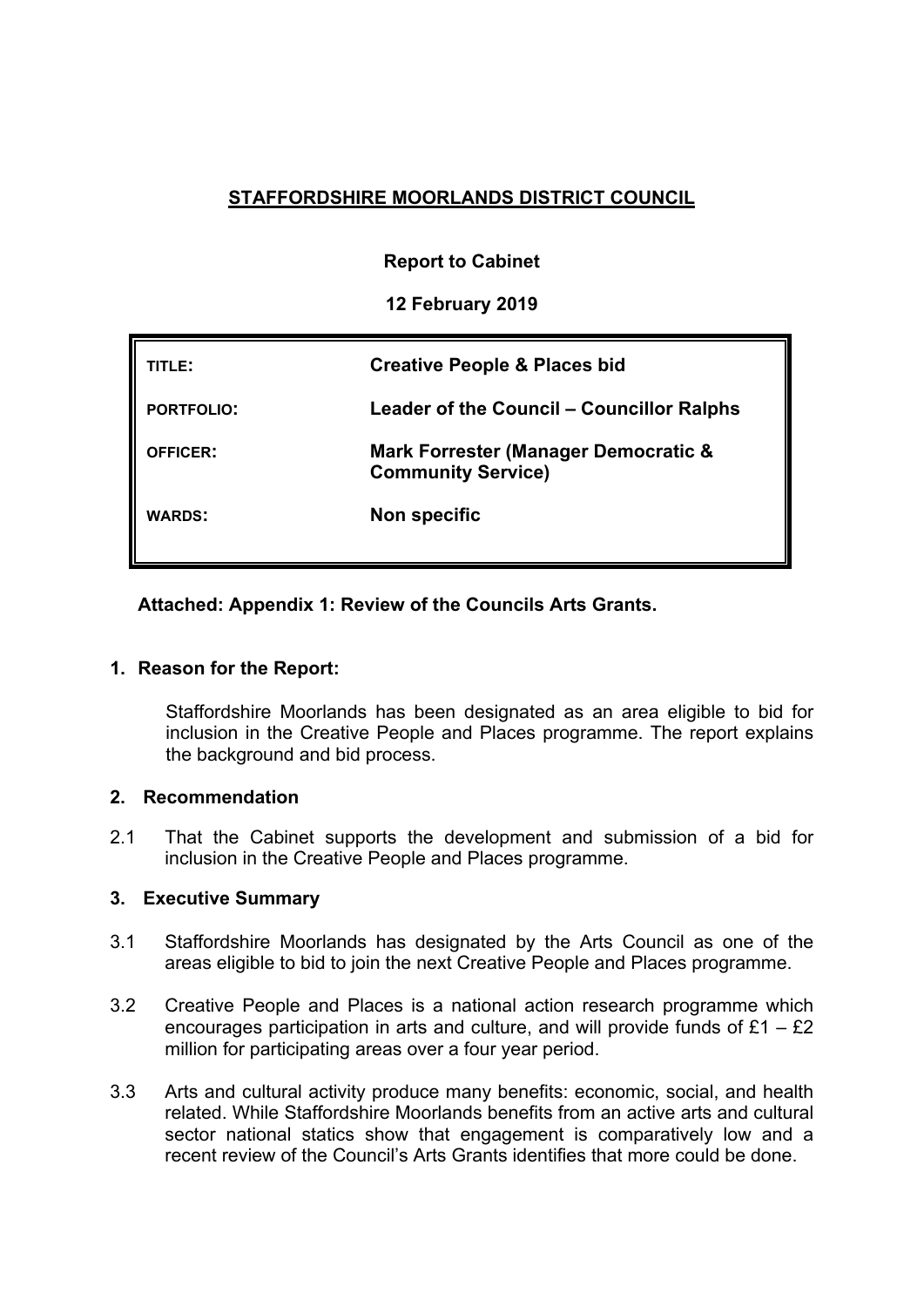- 3.4 Building on the recent review of the Council's Arts Grants (**Appendix 1)** and working as part of a consortium it is proposed to prepare and submit a bid for the area to be part of the new round of Creative People and Places.
- 3.5 Initial consortium partners and bid/programme development agencies will be B Arts and Support Staffordshire. B Arts is an arts and educational charity based in Stoke-on-Trent, an Arts Council England National Portfolio Organisation with a 33 year track record of work in North Staffordshire, in the region and internationally.
- 3.6 It is proposed to provide a grant of £11,000 to support the initial bid/programme development process. Funding is available from the Community Planning budget.

# **4. How this report links to Corporate Priorities**

4.1 The development of a Creative People and Places bid and a successful programme will support all four of the Council's corporate objectives

# **5. Options and Analysis**

- 5.1 That a bid is supported. (Recommended)
- 5.2 That a bid is not supported. (Not recommended)

# **6. Implications**

6.1 Community Safety - (Crime and Disorder Act 1998)

No implications.

# 6.2 Workforce

No implications.

# 6.3 Equality and Diversity/Equality Impact Assessment

The Council will ensure that its equality duties are considered during the development of the application. The Creative People and Places Programme will be an opportunity to:

- Advance equality of opportunity between people who share a protected characteristic and those who do not.
- Foster good relations between people who share a protected characteristic and those who do not.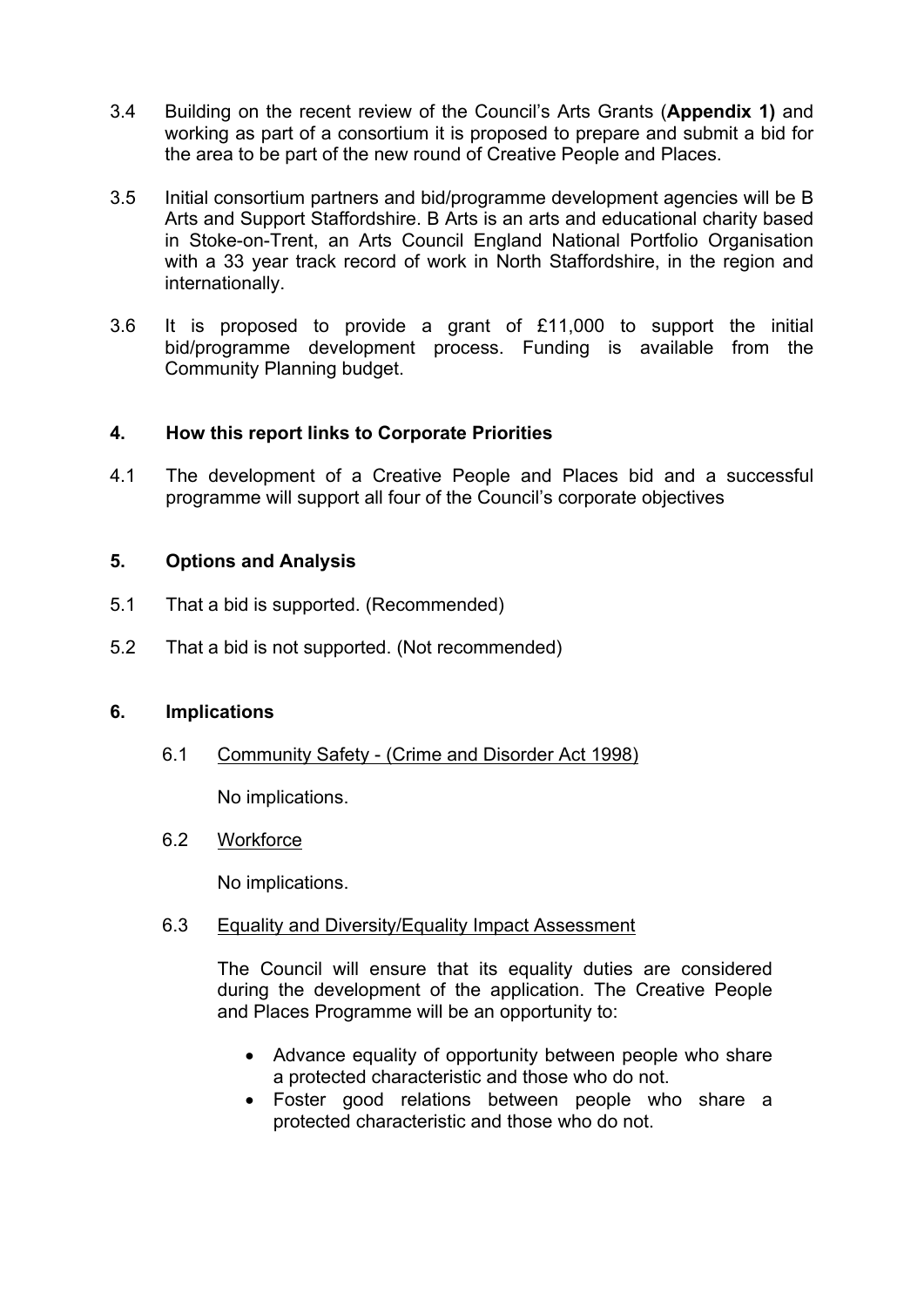# 6.4 Financial Considerations

The report identifies the need to invest in the development of the bid and to contribute an element of match funding should the bid be successful. These contributions can be made from existing budgets.

# 6.5 Legal

No implications – the Council will not be the lead or accountable body for the programme.

# 6.6 Sustainability

No implications.

# 6.7 Internal and External Consultation

The Arts Grant review engaged with many individuals and groups in the local arts sector. The development of the bid will also involve engagement with a wide range of organisations and individuals. This process will be led by B Arts and Support Staffordshire.

# 6.8 Risk Assessment

There is a risk that the funding bid will not be successful. It is anticipated though that the development process, which includes the development of an arts strategy as recommended by the recent grants review, will itself be beneficial, acting as a catalyst for future partnerships, initiatives and funding bids.

# **7. Background and Detail**

- 7.1 Staffordshire Moorlands has been identified by the Arts Council as an area with comparatively low engagement with arts and cultural activity. As a result the Arts Council has designated Staffordshire Moorlands as one of the areas eligible to bid to join the next Creative People and Places programme.
- 7.2 Creative People and Places is an Arts Council funded programme. It describes itself as being *more people choosing, creating and taking part in brilliant art experiences in the places where they live.*
- 7.3 Creative People and Places takes place currently in 21 areas where evidence shows that people are less involved in arts and cultural activities than elsewhere in England. As an action research programme, it encourages new approaches to inspire and excite people about the arts.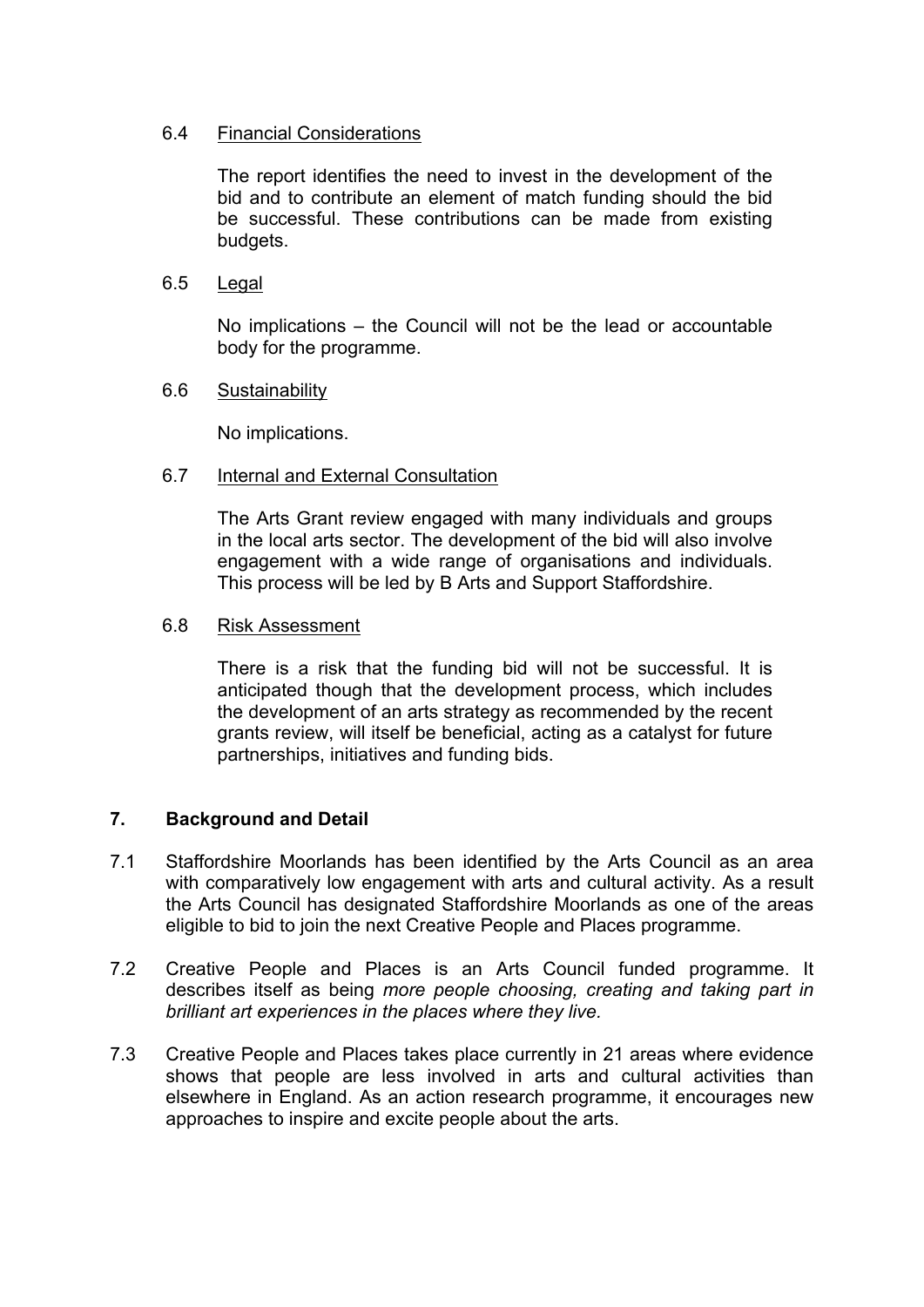- 7.4 Local people are encouraged to be involved with Creative People and Places projects as participants, decision-makers, artists, ambassadors, volunteers and as audiences.
- 7.5 Developed by Arts Council England with an initial investment of £37m from the National Lottery, the first phase of the programme ran between 2013 and 2016. The programme has been extended and where the original programme was 'arts' focused the new programme has been extended to include 'culture'.
- 7.6 Bids to the programme are expected to be for  $£1 2$  million and require match funding of 25% (which can come from ticket sales, sponsorship, other grants including Heritage Lottery grants, volunteer time). Funding can be used to pay for the local programme team, tutors, performers, venues, materials and other costs.
- 7.7 Arts Council England's aims for Creative People and Places:
	- More people from places of least engagement experience and are inspired by the arts.
	- Communities take the lead in shaping local arts provision.
	- The aspiration for excellence is central this covers both excellence of art and excellence of the process of engaging communities.
	- To learn from past experiences and create an environment where the arts and cultural sector can experiment with new approaches to engaging communities.
	- To learn more about how to establish sustainable arts and cultural opportunities and make this learning freely available across the cultural sector.
	- To encourage partnerships across the subsidised, amateur and commercial sectors.
	- To demonstrate the power of the arts to enrich the lives of individuals and make positive changes in communities.
	- That activity is radically different from what has happened before in each place.

# **Staffordshire Moorlands – current activity**

- 7.8 The Council has an annual budget of £34,730 to support local arts activity.
	- 7.8.1 The Council's contribution to arts is focused through the three Arts Forums (Biddulph, Cheadle, Leek) supported by Support Staffordshire. The Forums each distribute £3,000 in Council grant to local arts groups and individuals and also each receives a grant of £3,000 to support their annual Arts Festivals.
	- 7.8.2 The Council provides an annual contribution of £3,500 to Live and Local – a not-for-profit arts organisation operating across the Midlands. The Live and Local Community Performance Scheme helps voluntary groups to choose and promote high quality professional performances for their local community venue. The scheme particularly focuses on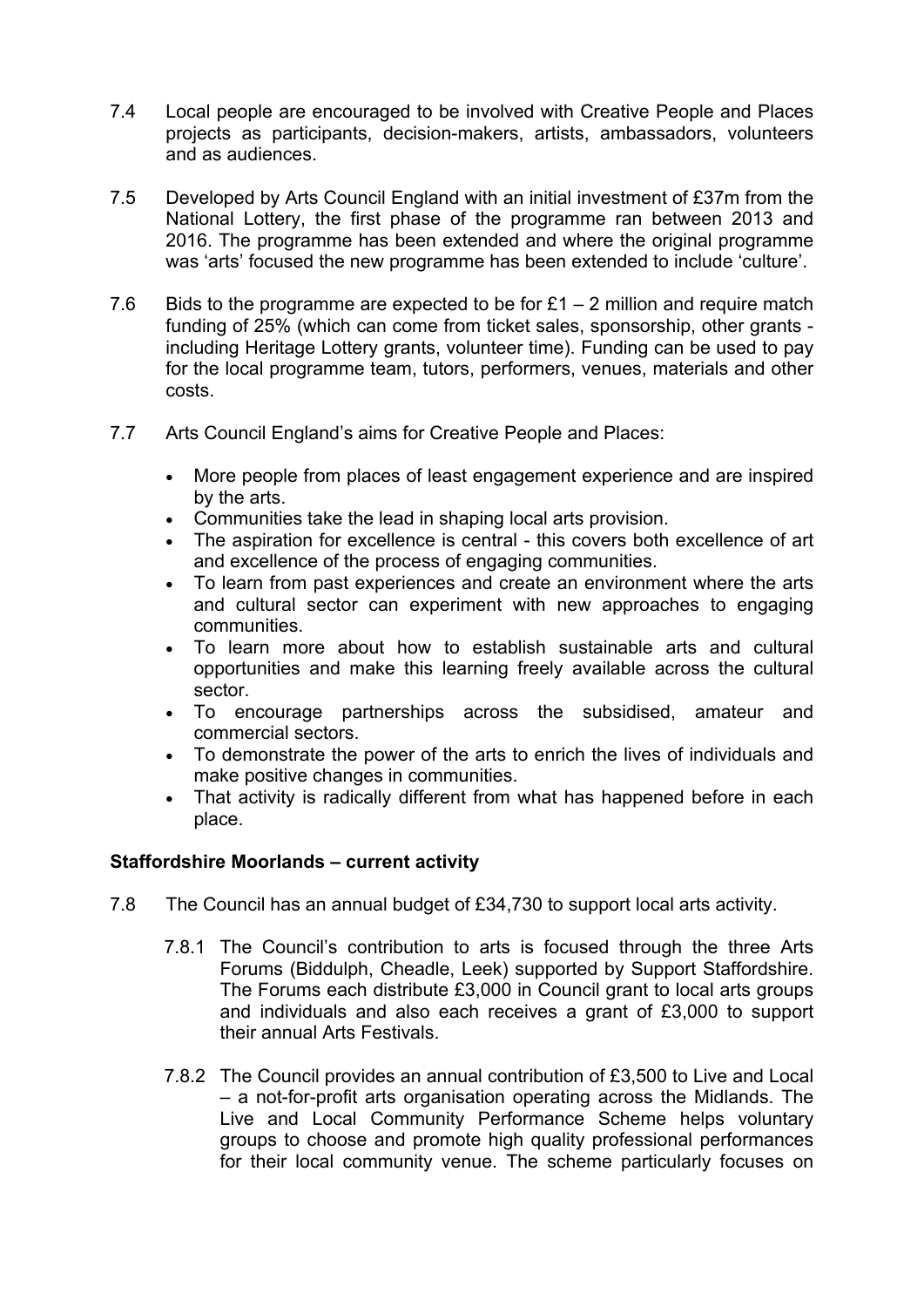rural areas and has a strong record of work supporting village halls in Staffordshire Moorlands.

- 7.9 Nicholson Institute the Council runs the Museum and Gallery.
	- 7.9.1 The Museum displays items from the Council's collection. The collection includes paintings, costume, embroideries, ceramic and glassware and a selection of items on perpetual loan from the Royal **Collection**
	- 7.9.2 The Gallery aims to provide a program of exhibitions and events. The Gallery hosts around eight exhibitions a year which are chosen to cater for a range of ages and tastes. Exhibitions generally run for 6 weeks and most exhibitions are accompanied by supporting events.
- 7.10 A review of the Council's Arts grants was completed in 2018. The review was undertaken for the Council by Support Staffordshire working with B Arts (a North Staffordshire based cultural organisation).
	- 7.10.1 The review questioned the effectiveness of current funding, sought the views of the sector, asked whether there are better way of supporting the sector and the possibility of attracting additional funds from other sources.
	- 7.10.2 The final report has been received by the Council (**Appendix 1 Review of the Council's Arts Grants).** One of the key recommendations of the report is the creation of a cultural strategy for the district. This would be a strategy developed by the sector and supported by the Council rather than a 'Council Strategy'.
	- 7.10.3 Having engaged local arts groups and individuals in the review the timing of the new Creative People and Places programme is excellent. Preparing a bid for the Creative People and Places programme must involve a wide set of stakeholders from the arts and cultural sector and will be an opportunity to develop such a strategy.
- 7.11 The Creative People and Places Programme covers arts and culture which means engagement in museums – heritage (both built and natural) and libraries – is covered. Activity in the Nicholson Institute could be included and the District's natural assets could play an important part in a local scheme.

#### **Bidding for the Creative People and Places Programme – Process**

- 7.12 Bids have to be made by a consortium *Consortiums are to include around five organisations including a local community organisation and an arts organisation, with one organisation designated as the lead partner (local authorities should not be the lead partner).*
- 7.13 Timetable:
	- 1<sup>st</sup> Stage submission by 21<sup>st</sup> March 2019.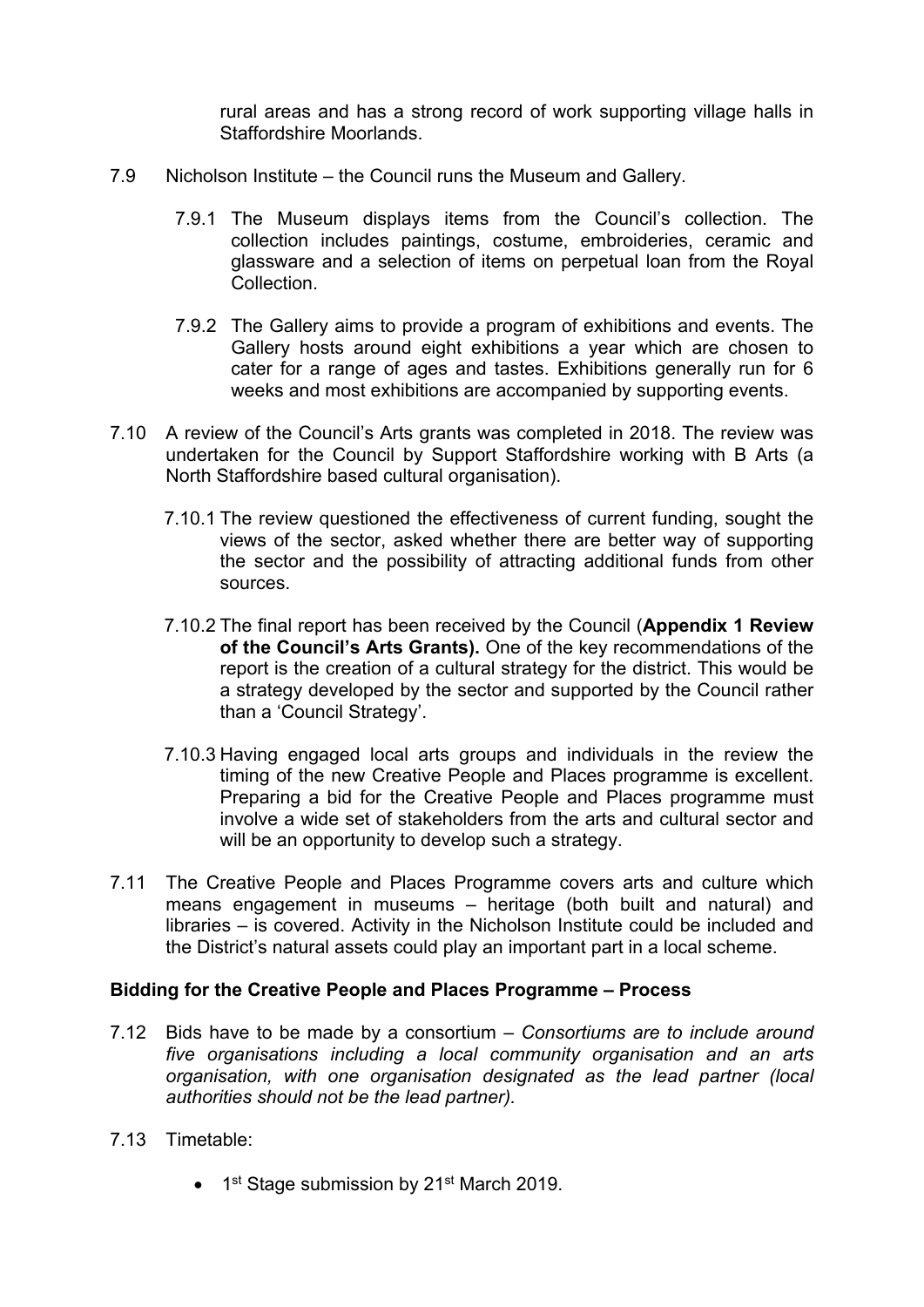- The Arts Council visit to meet and interview the consortium in July 2019.
- Decision announced in Aug 2019.
- Business development phase (but must also include some cultural events) Nov – April 2020.
- Programme end 31<sup>st</sup> October 2023.
- 7.14 Working together as a group the consortium applies for the grant, oversees development plans and, if successful, delivers the programme.

# 7.15 **Programme value (£'s)**

The minimum expected level of bid is £1 million. A minimum of 25% in match funding is required – which can come from ticket sales at supported events, sponsorship, other grant bids – HLF for example, SMDC's Arts budget, volunteer time or a local culture based lottery.

At this point the initial thinking of B Arts and Support Staffordshire is that a local bid could be for just over £1 million with a matched funding target of approximately £350,000.

# 7.16 **Bid and programme development**

It is proposed to continue to engage Support Staffordshire and B Arts to undertake the bid development work.

- The initial estimate of cost to prepare the bid submission is £11,000 (to March 2019). The Community Planning budget can cover the cost.
- Further development of the proposal (including the cultural strategy), consortium development, interview with the Arts Council and planning - £10,000 (to August 2019).
- Should the bid be successful the Arts Council will provide funding for the business planning stage September 2019 to March 2020.

# **Benefits of a bid**

- 7.17 Arts and cultural activity is known to contribute significantly to local economies, to individual health and well being, and to the quality of community life. A successful programme in the Staffordshire Moorlands will be expected to boost these benefits and links closely to the Council's aspirations to:
	- Help create a safer and healthier environment for our residents and communities to live and work.
	- Help create a strong economy by supporting further regeneration of towns and villages.
	- Protect and improve the environment.
- 7.18 The Council does not currently have a cultural/arts strategy and lacks capacity to develop the sector. Significant external investment, the engagement of key partners such as B Arts and a successful programme could achieve these goals.